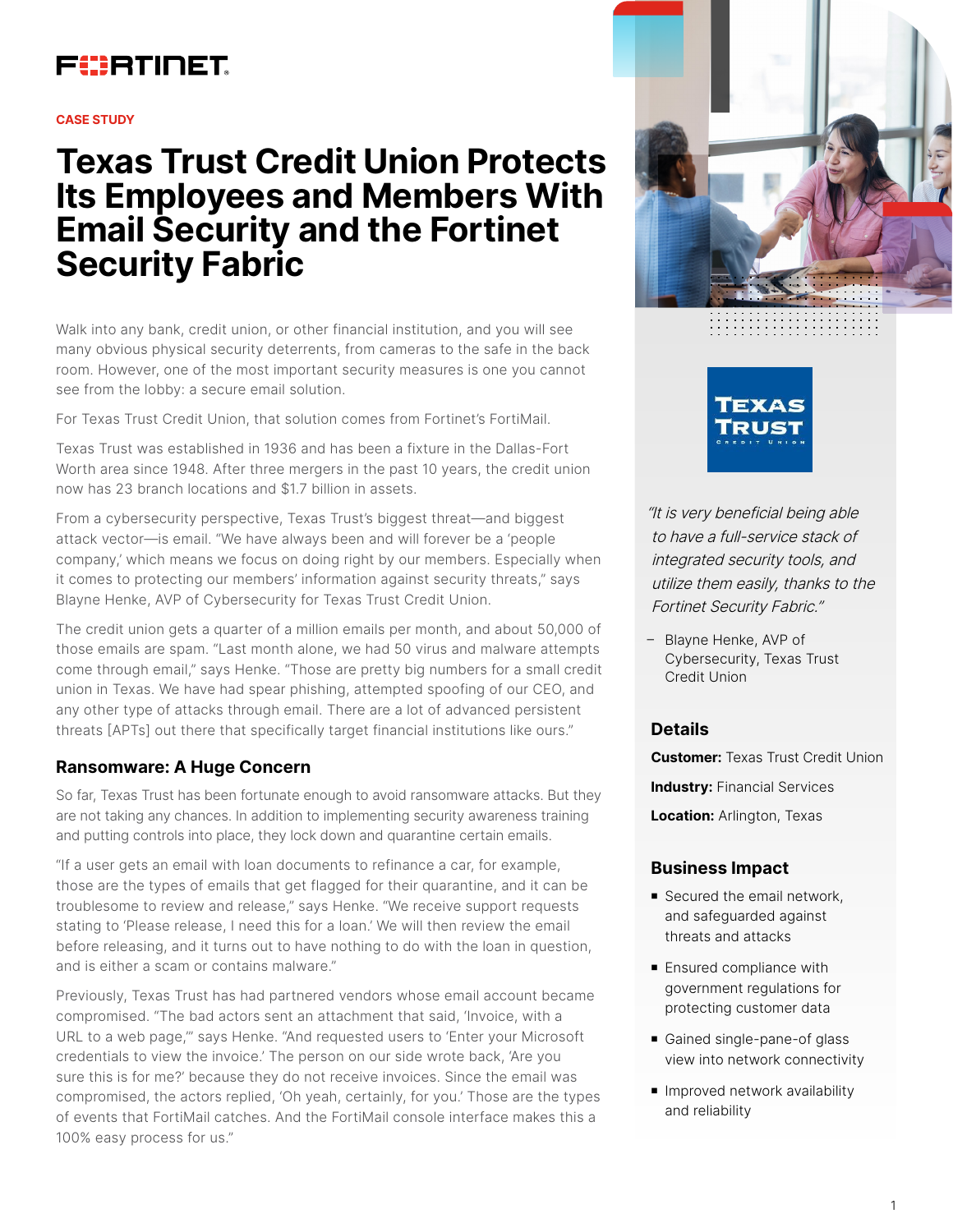# **Building on a Strong Fortinet Relationship**

Texas Trust has relied on FortiMail for the past six years. The company uses an on-premises Microsoft Exchange Server, with FortiMail virtual machine specifically filtering emails for that ecosystem. But when Henke joined Texas Trust, he saw that it could be doing even more.

"A lot of my background was working with Fortinet, and I had great experiences with FortiMail," says Henke. "I saw that we could use it to set up blacklist and whitelist domains, and use DLP [data loss prevention] encryption. For example, if we did not set up a secure email solution, there could still be the potential to send out an email with a social security number in it, so we configured the DLP for that.

"FortiMail is so easy to use and implement. I think it was just a matter of having the proper training and support to get it deployed correctly." FortiMail is routinely positioned as best-in-class by independent testing firms.

Texas Trust is also taking advantage of the free Fortinet Network Security Expert (NSE) training and certification program, which Henke describes as helpful to the organization.

## **Greater Availability Through a Better Network**

After Texas Trust migrated from a legacy multiprotocol label switching (MPLS) network to Fortinet's FortiGate Secure software-defined wide-area network (SD-WAN), all branch traffic has seen improved performance, lowered the overall complexity of its network, enabled redundancy, and cut costs exponentially.

#### **Solutions**

- **FortiMail VM**
- FortiGate Secure SD-WAN
- FortiAnalyzer
- **FortiEDR**
- FortiAuthenticator
- **FortiAP**

"A lot of my background was working with Fortinet, and I had great experiences with FortiMail. FortiMail is so easy to use and implement."

– Blayne Henke, AVP of Cybersecurity, Texas Trust Credit Union

"We get that single-pane-of-glass view over our internet connections," says Henke. "As well as managing our internal site links, we set the standard at our data center and HQ, with web filtering, application control, certificate inspection, and DNS filtering. The Fortinet Security Fabric basically supports every single security profile that we could use. It is very beneficial being able to have a full-service stack of integrated security tools, including FortiAnalyzer analytics and log management, and utilize them easily, thanks to the Fortinet Security Fabric."

To ensure high availability, the 23 branches have different, aggregated WAN links. "That way, if one internet connection goes down, we are still rocking, and the branch never loses connection," says Henke.

"Before, with our old MPLS, if we had a site go down, it could have been down for a week. That could happen multiple times a year. This has been a major pain point when servicing our members at our more remote branches. Now, with FortiGate Secure SD-WAN, if locations lose internet connectivity, even if it is the primary or secondary, the staff never knows an issue occurred and our members get the help they need to build brighter financial futures!"

The Security Fabric is also helping Henke with the limited resources he has. "Being able to correlate a security email event from our endpoints all the way up to the firewall saves a lot of time." This makes scaling operations manageable.

## **Meeting—and Raising—Compliance Standards**

Financial institutions are highly regulated, and FortiMail helps Texas Trust ensure compliance with the Gramm-Leach-Bliley Act (GLBA) and other government regulations that require financial institutions to protect information. "The National Credit Union Administration [NCUA] is always reviewing and updating its cybersecurity standards, because, in general, cyberthreats and vulnerabilities continue to affect credit unions and the broader financial system," says Henke. "We follow the NIST CSF [National Institute of Standards and Technology Cybersecurity Framework], as well as the NCUA's ACET [Automated Cybersecurity Evaluation Toolbox], which is aligned with the Federal Financial Institutions Examination Council's [FFIEC] cybersecurity assessment tool. There is quite a bit of compliance on our end, but ultimately, it is all about protecting our members' data. And part of doing that is leveraging FortiMail's content-based IBE [identity-based] encryption, so we can send and receive secure email."